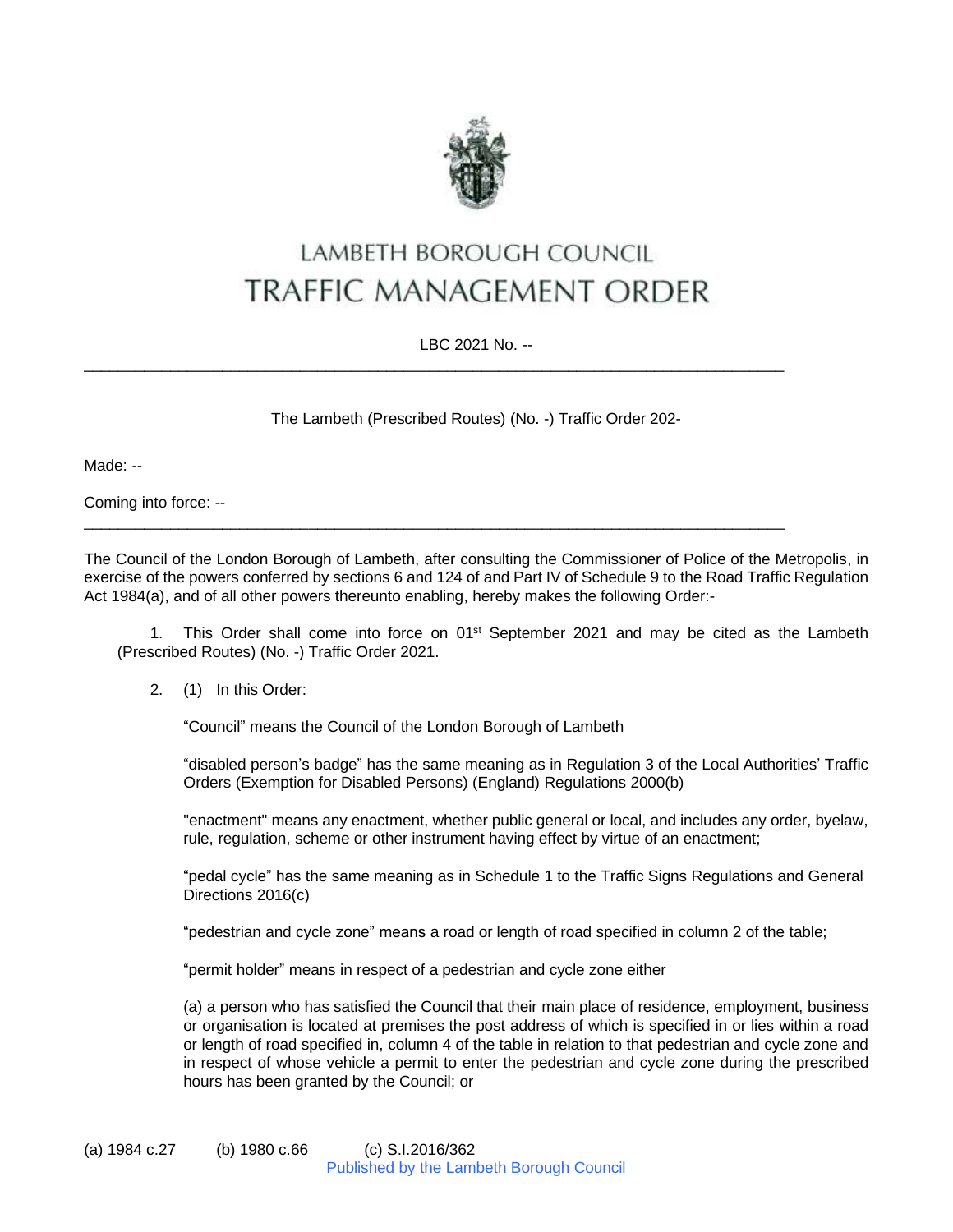(b) the holder of a disabled person's badge who has satisfied the Council that they have a bona fide reason for entering the pedestrian and cycle zone during the prescribed hours and in respect of whose vehicle a permit to enter that pedestrian and cycle zone during the prescribed hours has been granted;

 $\_$  ,  $\_$  ,  $\_$  ,  $\_$  ,  $\_$  ,  $\_$  ,  $\_$  ,  $\_$  ,  $\_$  ,  $\_$  ,  $\_$  ,  $\_$  ,  $\_$  ,  $\_$  ,  $\_$  ,  $\_$  ,  $\_$  ,  $\_$  ,  $\_$  ,  $\_$  ,  $\_$  ,  $\_$  ,  $\_$  ,  $\_$  ,  $\_$  ,  $\_$  ,  $\_$  ,  $\_$  ,  $\_$  ,  $\_$  ,  $\_$  ,  $\_$  ,  $\_$  ,  $\_$  ,  $\_$  ,  $\_$  ,  $\_$  ,

Provided that where the main place of residence or employment of that person has ceased to be at those premises, then they shall no longer be a permit holder;

"prescribed hours" means the periods between 8 a.m. and 9 a.m. and between 3 p.m. and 4 p.m. on Mondays to Fridays inclusive; and

"table" means a table set out in the Schedule to this Order;

"traffic sign" means a sign of any size, type and colour prescribed and authorised under, or having effect as though prescribed or authorised under section 64 of the Road Traffic Regulation Act 1984.

(2) Any reference in this Order to any enactment shall be construed as a reference to that enactment as amended, applied, consolidated, re-enacted by or as having effect by virtue of any subsequent enactment.

(3) The reference in Article 5 of this Order to Diagram 618.3C shall be construed as a reference to the sign diagram in item 2 of the sign table set out in Part 2 of Schedule 8 to the Traffic Signs Regulations and General Directions 2016(a), provided that if this sign diagram is revoked and re-enacted by a subsequent enactment then reference to it in this Order shall be construed as a reference to the corresponding diagram number re-enacted by that subsequent enactment.

3. Without prejudice to the validity of anything done or to any liability incurred in respect of any act or omission before the coming into force of this Order, the Lambeth (Prescribed Routes) (No. 4) Traffic Order 2020(b) is hereby revoked.

4. Subject to Article 5 of this Order, no person, other than a permit holder, shall cause or permit any motor vehicle to enter the pedestrian and cycle zone during the prescribed hours.

- 5. The provisions of Article 4 of this Order shall apply only at such times during the prescribed hours as shall be indicated by the placing and displaying of a traffic sign or traffic signs of the type shown in Diagram 618.3C.
- 6. Nothing in Article 4 of this Order shall apply:-
	- (a) in relation to any vehicle being used for ambulance, fire brigade or police purposes if the observance of that Article would be likely to hinder the use of that vehicle for the purpose for which it is being used on that occasion;
	- (b) to anything done with the written permission of the Council of the London Borough of Lambeth or its representative, provided that any conditions or requirements they may impose are being complied with;
	- (c) to anything done with the permission or at the direction of a police constable in uniform or a traffic warden; or

 $\_$  ,  $\_$  ,  $\_$  ,  $\_$  ,  $\_$  ,  $\_$  ,  $\_$  ,  $\_$  ,  $\_$  ,  $\_$  ,  $\_$  ,  $\_$  ,  $\_$  ,  $\_$  ,  $\_$  ,  $\_$  ,  $\_$  ,  $\_$  ,  $\_$  ,  $\_$  ,  $\_$  ,  $\_$  ,  $\_$  ,  $\_$  ,  $\_$  ,  $\_$  ,  $\_$  ,  $\_$  ,  $\_$  ,  $\_$  ,  $\_$  ,  $\_$  ,  $\_$  ,  $\_$  ,  $\_$  ,  $\_$  ,  $\_$  ,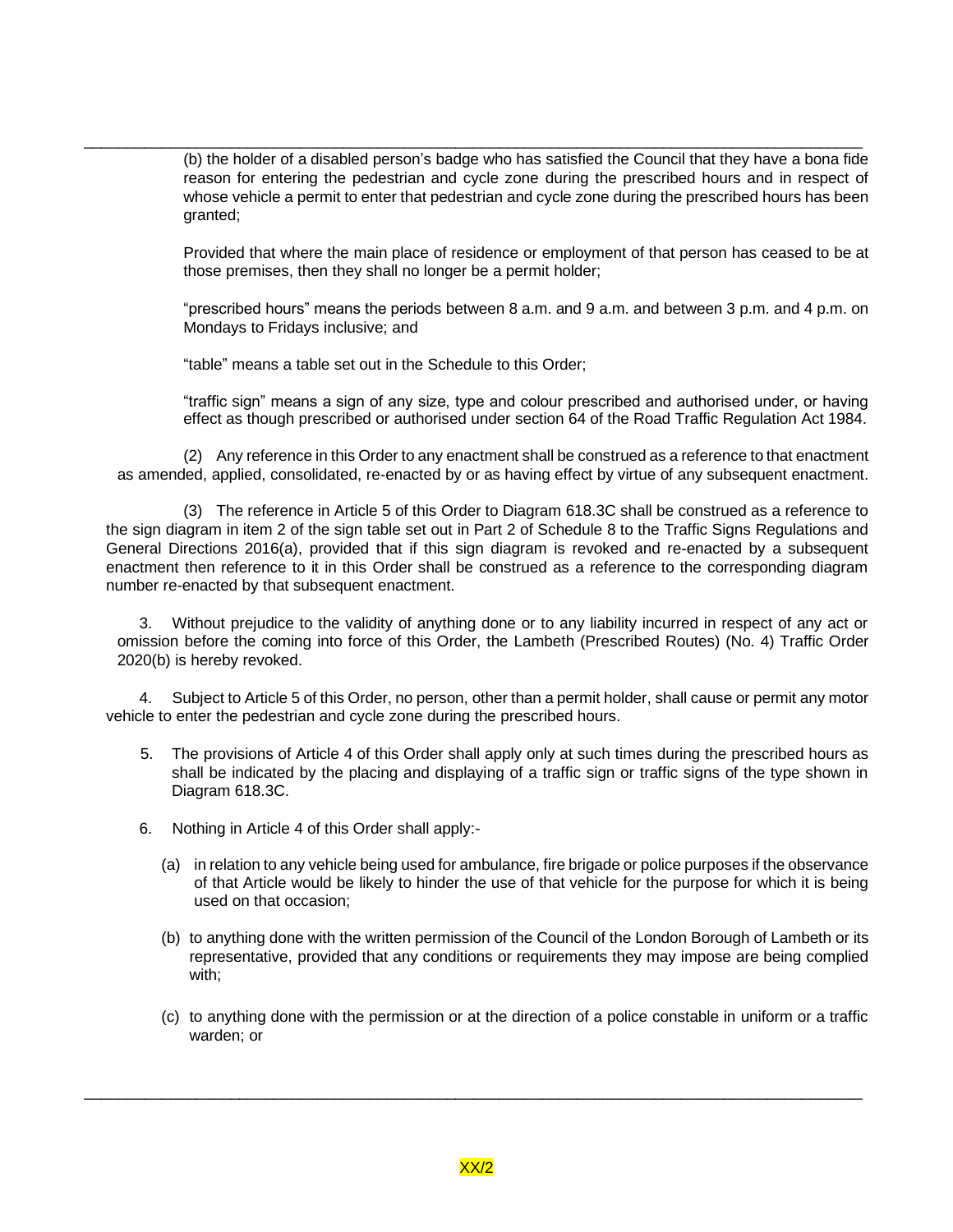## (a) S.I. 2016/362 (b) LBC 2020/58

(d) to any person who causes any vehicle to proceed in accordance with any restriction or requirement indicated by traffic signs placed pursuant to section 66 or 67 of the Road Traffic Regulation Act 1984.

Dated this xx xx 202-

Ben Stevens Highway Network Manager